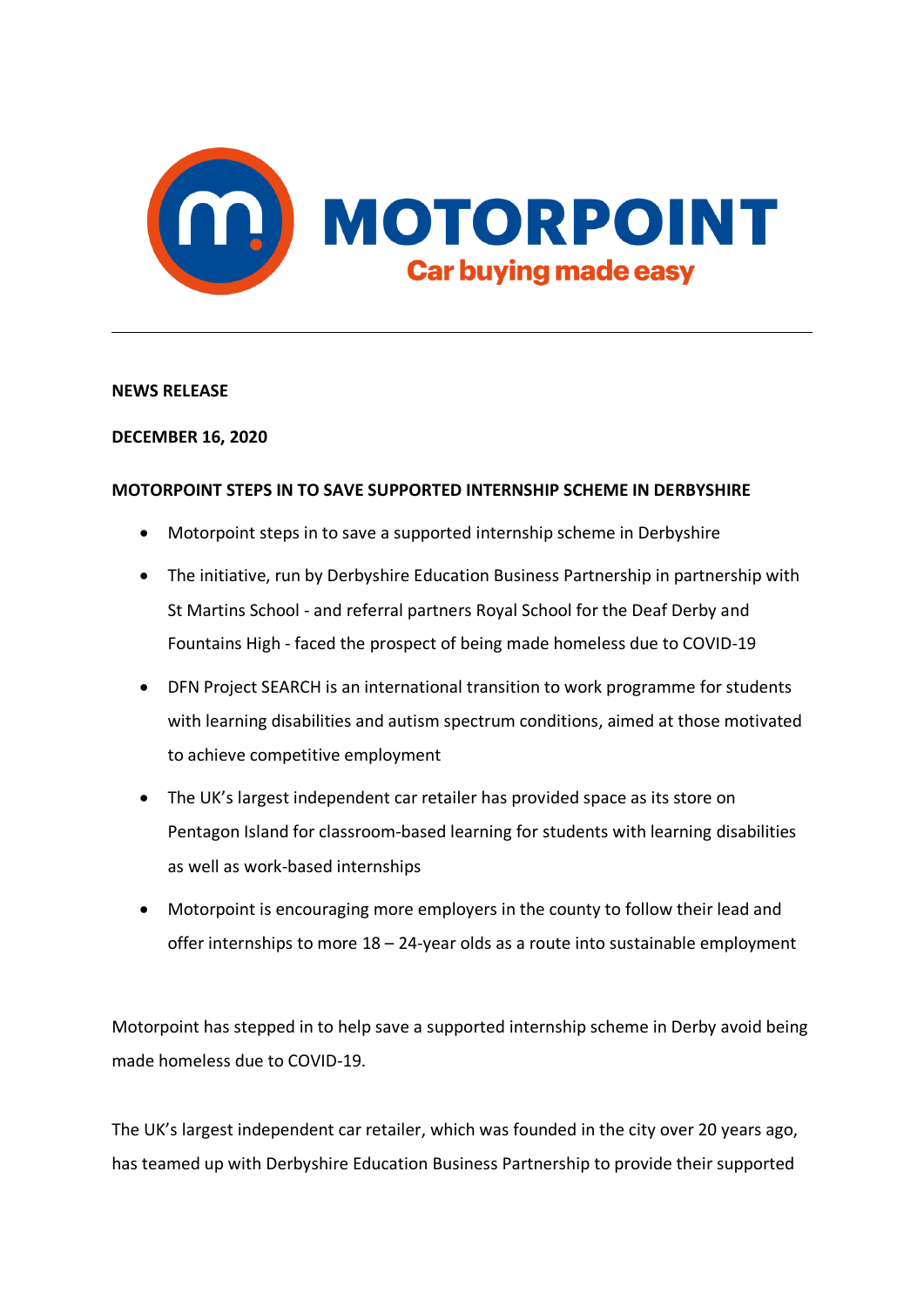internship scheme with accommodation after COVID-19 forced them to leave their previous base earlier in the year at the Royal Derby Hospital.

Derbyshire Education Business Partnership, which earlier this month was shortlisted in The Advice and Guidance Category in the Children & Young People Now Awards, were facing the prospect of having to cancel their supported internships. Motorpoint provided Clare Talati, Managing Director at Derbyshire Education Business Partnership and her team with suitable office space for class-based learning for eleven 18-24-year olds plus a Job Coach and a Mentor.

Explained Clare Talati: "Thank you to Debbie Gerring, Headteacher at St Martins School who secured the place at Motorpoint and we really can't thank Motorpoint enough for their generosity. Chris Goodison and his team in Derby have provided us with the means to deliver Project Search over 2020-21 and I am sure I speak on behalf of everyone involved when I say it simply wouldn't have been possible to run this programme, and all that it involves, without their support."

The learning, which started in September, is based at the company's former Training School at Chartwell Drive and will run until the end of the 2020-21 academic year. Discussions will take place in the New Year with regard to potential work-based placements at Motorpoint such as Customer Service, Sales and Vehicle Preparation.

The programme, known as Project SEARCH, helps young people from across Derbyshire with different forms of learning disabilities to gain new skills as well as practical, work-based experience through a structured personalised study programme as they look to make successful transitions from school to a productive adult life.

Disabled young adults are significantly underrepresented in the nations workforce and are far less likely to secure employment than the general population. Only 3.5 per cent of young adults with a learning disability known to their local authority in Derby are in paid work. There are 69 Project SEARCH schemes internationally and 60 per cent of the young adults involved have secured employment.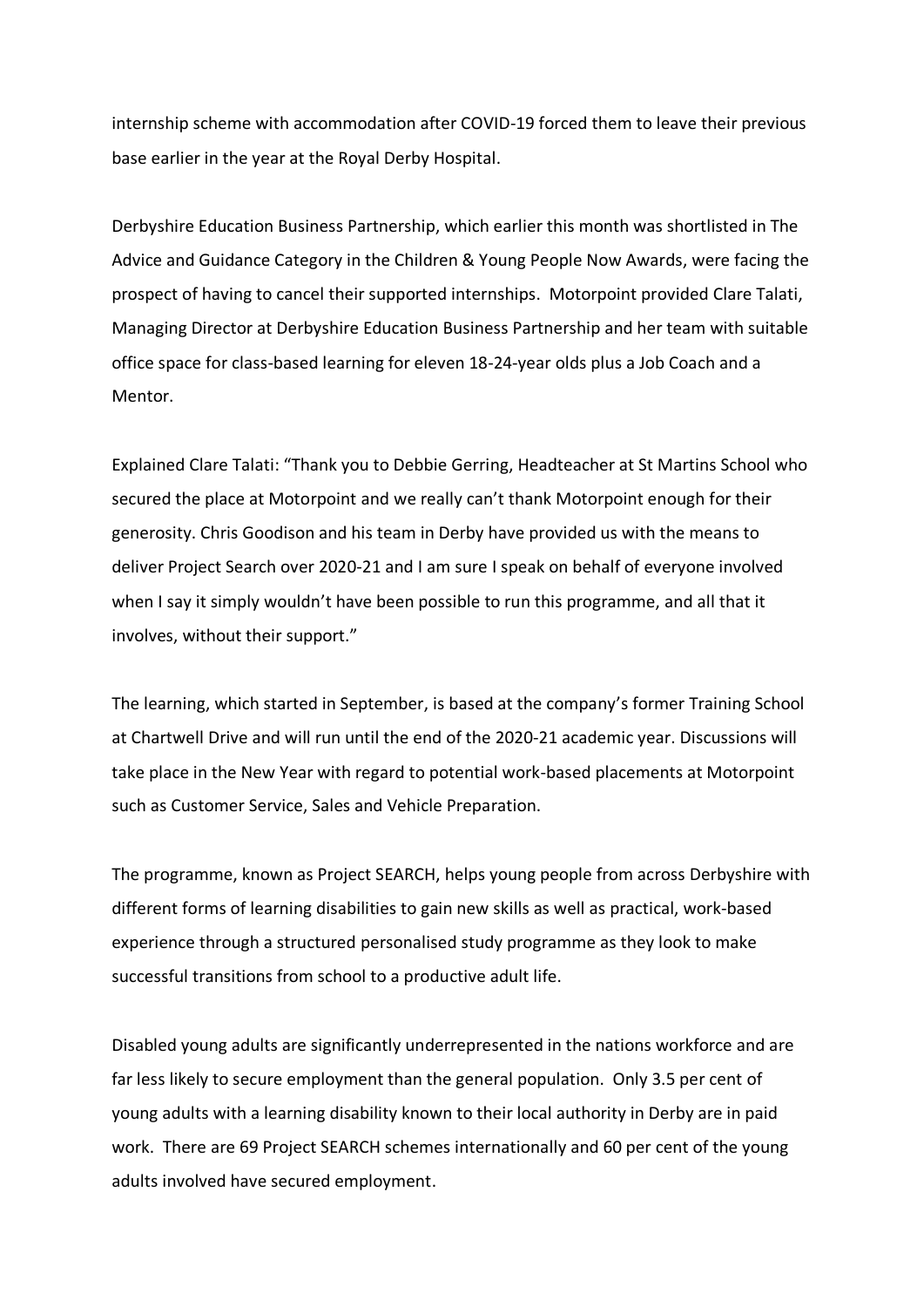Clare Talati added: "We believe that everyone deserves an equal chance of success and we'd love to see more employers offering workplace opportunities. It enables organisations to diversify their workforce and transform their culture, and gives the individuals involved the opportunity to develop the employability skills to achieve meaningful paid jobs."

To be eligible to take part in the course a student must have already completed their education and have a Statement of Special Educational Needs and Disabilities (SEND), a Learning Difficulty Assessment and an Education Health and Care Plan in place.

Chris Goodison, General Manager of Motorpoint Derby, added: "When we heard that this year's Project SEARCH programme might have to be cancelled because of a lack of suitable space for the students to learn we immediately stepped in and offered our former Training School as a potential new home. We are delighted that Derbyshire Education Business Partnership took us up on our offer.

"The students have been an absolute delight since they have been onsite. Although things are extremely challenging at present with COVID-19 we would encourage more employers across the county to get involved with Project SEARCH and give more 18 – 24-year olds with learning difficulties the opportunity for work-based placements and with it a route into sustainable employment in the future."

Sarah Cutler, Job Coach at the Derbyshire Education Business Partnership, said: "We look forward to 2021 and hopefully being able to offer placements with Motorpoint. We also can't wait to be back at Derby Royal Hospital who have supported the programme since September 2019 (and who had to pause their involvement in the programme due to COVID-19)."

For further information about Derbyshire Education Business Partnership and Project SEARCH visit www.debp.org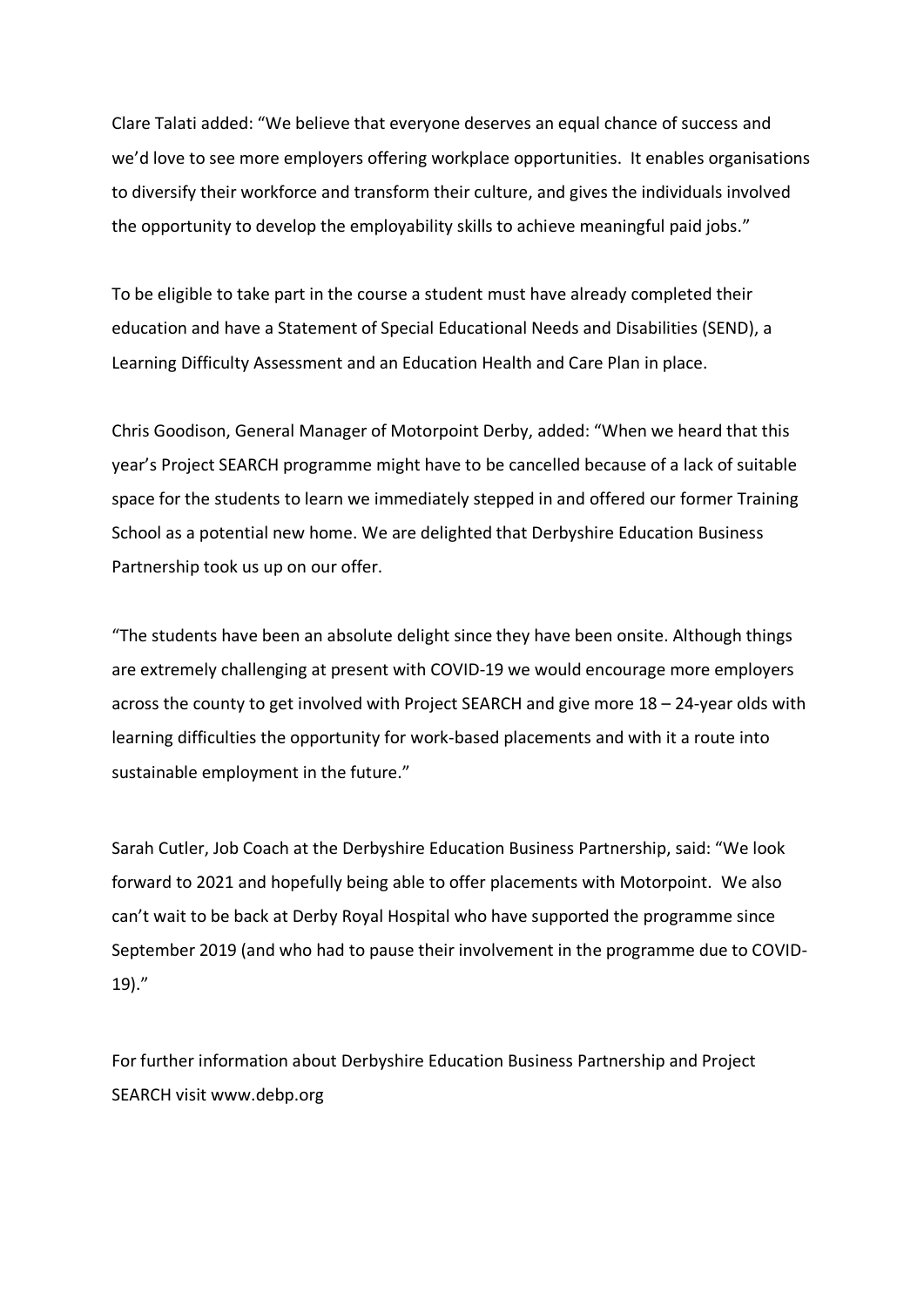## **CAPTION**

Pictured from the left are Sarah Cutler, Harrison Losh, Jonathan Leach, Ryan Stevens, Callum Brown, Sean Jenkins, Imogen Colebourne, Jack Corbin, Amanda Cartwright, DEBP Careers Adviser, Kieran Burton, Matthew Sharp and Lee Wheadon, Sales Manager at Motorpoint Derby

#### **ENDS**

## **FURTHER INFORMATION**

## **Steve Wright, PR Manager, Motorpoint**

T: 01332 227239 M: 07825 308326 E: [steve.wright@motorpoint.co.uk](mailto:steve.wright@motorpoint.co.uk)

## **Notes to Editors:**

- Motorpoint is the UK's largest independent car retailer selling nearly new cars up to four years old and with less than 30,000 miles. Every vehicle comes with warranty and is available to drive away the same day
- Motorpoint are committed to making car buying easy which is why, backed by the Motorpoint Price Promise, Motorpoint will also refund the difference to any customer within seven days of their order if they find the same car from a competitor. As an added bonus, it will also give the customer £50 worth of Amazon vouchers to spend
- Motorpoint was established in 1998
- Motorpoint has made contactless collection standard procedure in light of COVID-19. This facility allows customers to adhere to the latest social distancing guidelines and choose, buy and drive away without any physical contact with a member of staff. This includes Motorpoint's Unaccompanied Test Drive offering where customers can test drive their chosen vehicle without someone from Motorpoint being present in the car
- Motorpoint also offers a home delivery service covering the whole of the UK mainland for those customers who would prefer not to visit the branch, backed by its 14-day hassle free, money back guarantee